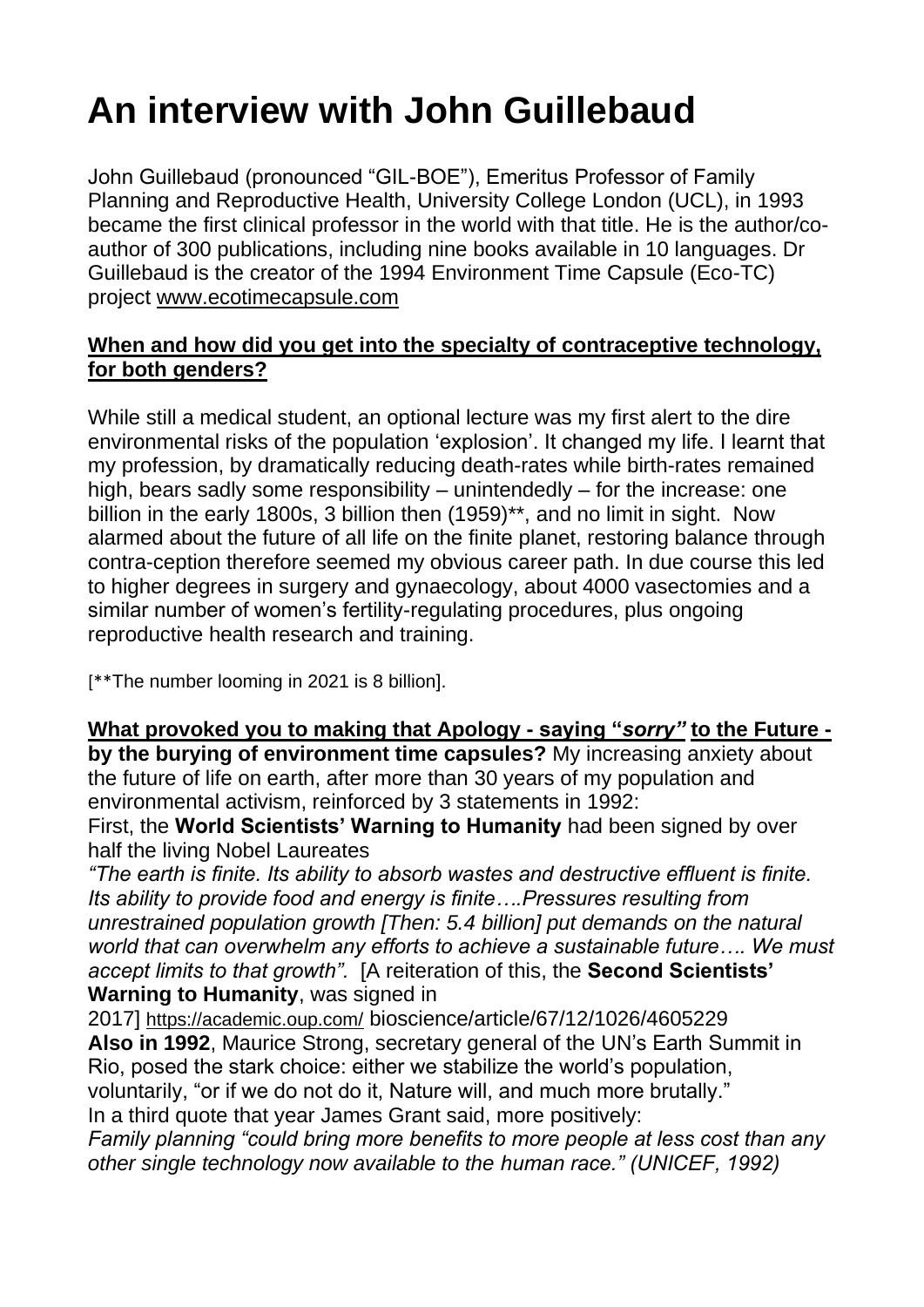He went on, importantly: "*it is not appreciated widely enough that this would still be true if there were no such thing as a population problem*" since it is *preventive medicine*, a humanitarian intervention. Maternal mortality remains stubbornly high, worldwide, through disregard for the truism that *you cannot die from a pregnancy you don't have* – through having had the choice not to conceive it. Those 1992 statements together triggered my ongoing Apology to the Future project, based on the saying:

*We have not inherited the earth from our grandparents, we have borrowed it from our grandchildren* [www.ecotimecapsule.com](http://www.ecotimecapsule.com/)

#### **What were they and what did they hold, these environment time capsules** (Eco-TCs)**?**

Delivering a **Warning**, an **Apology and a Promise,** Eco-TCs were buried in the Botanic Gardens of Kew, Ness, South Africa, Seychelles, Sydney NSW and Mexico.

The Eco-TCs were buried on or about World Environment Day in June 1994, and will be disinterred in 2044

(ie after exactly 50 years by our 'grandchildren'). They contain relevant 20th century artefacts labelled BAD [eg some fossil fuel and a CFC aerosol] or GOOD [my own cycle pump and - of course - a pack of contraceptive Pills…], along with 'official' and unofficial letters of Apology, and entries by hundreds of schoolchildren in a nation-wide competition for the best letters, poems and pictures that apologised for the anticipated damage to our grandchildren's 'loan' to us.

These ALSO pledged action: such that hopefully the word 'sorry' might never be needed!

Please see/hear and forward Christopher Guillebaud's video which "encapsulates" all this, and more, at [www.ecotimecapsule.com](http://www.ecotimecapsule.com/) .

## **But why is voluntary family planning/contraception SO vital for planet earth?**

In 1971 Paul Ehrlich (author of *The Population Bomb*) and the renowned environmental scientist John Holdren devised a fundamental environmental equation which brings together the only 3 factors causing human-induced ecodamage or Impact (I) to the planet:

1 Per-person Affluence (A) - intrinsic to which, always, is Effluence (Pollution, above all by greenhouse gases leading to the climate emergency) and renewable or non-renewable Resource consumption

2 Per-person Technology factor (T) – its 'green-ness' or otherwise – a concept which is as real as its accurate measurement is challenging and

3 Population (P), the number of persons, which can be seen as the "upstream" causative factor, having increased 7-fold since 1850 and still rising by > 80 million pa, or  $> 1$  million every 4 days.

# These factors multiply together, such that: **I = P x A x T**

UCL Professor Chris Rapley highlights the climatic relevance of that P-factor in another truism: "an absent human has a zero carbon footprint"..... absent by non-birth, because of the accessibility of *voluntary contra-ceptive care* to the potential parents! Hence although it is essential for all humans to minimise their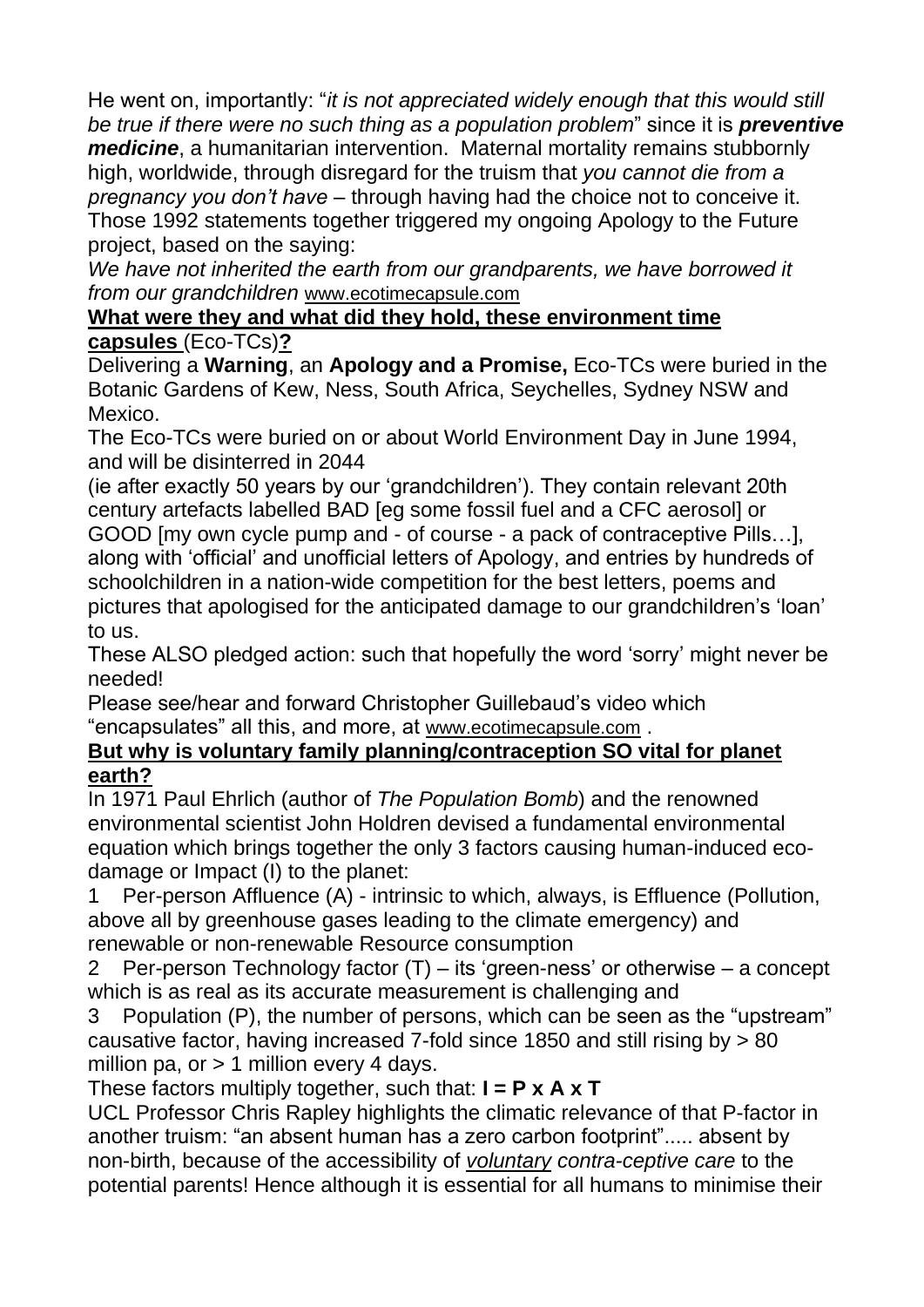(carbon) footprints, this will not suffice without addressing (always wisely and compassionately) the number of feet….

Though it is hardly rocket science to see population growth as being the "driver" of human-induced climate disruption and biodiversity carnage, intervening in human reproduction raises intensely personal issues and has become fraught, with many taboos. This has led to the persistent myth that *any quantitative concern about human numbers must be, intrinsically, coercive*, inducing accusations of racism and the like.

**How therefore should contraception be delivered, to women - or men? First, how not?** Never with a hint of compulsion, however anxious leaders may become. There have been disgraceful aspects of programs historically run by population "zealots" (eg in India in the mid 1970s, in China after 1980).

<> **Coercion is abhorrent - and also unnecessary.** Since the mid-20th century numerous countries have experienced TFRs (total fertility rates or "average family sizes") reducing from above 5 to replacement fertility, through nothing more than removing certain barriers to communities' needs. This demolishes the myth that compulsion is required. How can it be coercive, to remove barriers that are preventing people from accessing something they want?!

<> **Has the voluntary approach worked in the past?** Yes, whenever the barriers to women's choice of contraception are removed it gets used. Sexual and reproductive health (SRH) care is optimal IF it is *rights-based* and removes well-known barriers to voluntary family planning [VFP], while simultaneously achieving full gender equity, especially in education. The many barriers may be both tangible (contraceptives unavailable) and intangible (cultural, religious and mis-informational), impeding women's choice to access family planning. Education should be via both schools and media, as promoted and provided by www.populationmedia.org

<> **How impactful might this approach be in future, through there being fewer "climate changERS" ie the total of human emitters of greenhouse gases?** The answer is 'very': *Project Drawdown* recently demonstrated the potentially massive reduction in world GHG emissions achievable by increasing women's access to education plus VFP within women's health. <https://drawdown.org/solutions/health-and-education>

<> **Do you see this as substituting for other interventions for the climate emergency?** No way. The primary, quicker-acting, objective remains to keep fossil fuels in the ground. Yet, proper resourcing of world contraception-care services (eg increasing them to at least 2 % from the current derisory 1 % of international Aid) is an important ADDITIONAL climatic intervention.

<> **Won't highlighting population and VFP make affluent individuals (in all nations) comply less in reducing consumption?** Though often said this is not obligatory. Why shouldn't affluent individuals gain the insight to reduce their fossil energy consumption and moreover see logic in planning a small family themselves (given the far greater lifetime GHG emissions by high consumers' children) – and yet ALSO advocate for better contraception care worldwide? <> **Don't some people 'victim-blame' couples in least developed countries for their currently high birth-rates,** while they suffer most from